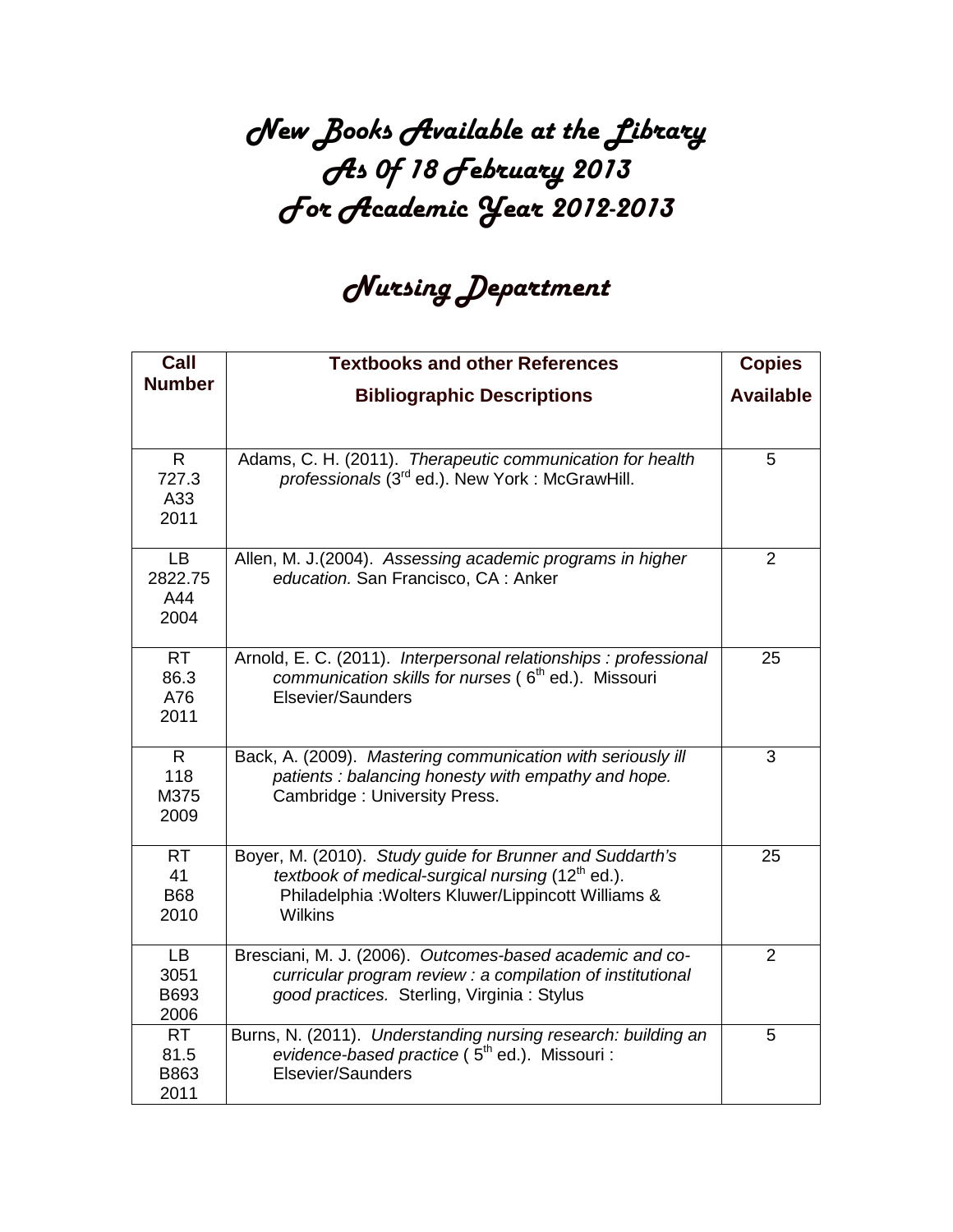| <b>RT</b><br>87<br>T45.<br>C <sub>36</sub><br>2009 | Campbell, M. L. (2009). Nurse to nurse : palliative care.<br>New York: McGrawHill.                                                                                                                            | 3              |
|----------------------------------------------------|---------------------------------------------------------------------------------------------------------------------------------------------------------------------------------------------------------------|----------------|
| <b>RT</b><br>48.6<br>C385<br>2013                  | Carpenito, L. J. (2013). Handbook of nursing diagnosis. 14 <sup>th</sup><br>ed. Philadelphia: Wolters Klover/ Lippincontte Williams &<br>Wilkins.                                                             | 4              |
| <b>RT</b><br>62<br>F68<br>2011                     | Christensen, B. L. (2011). Foundations and adult health<br>nursing (6 <sup>th</sup> ed.). Missouri : Mosby/Elsevier.                                                                                          | 5              |
| <b>RM</b><br>301.12<br><b>N87</b><br>2013          | Nursing 2013 drug handbook.(2013). Philadelphia: Wolters<br>Kluwer/ Lippincott Williams & Wilkins                                                                                                             | 5              |
| <b>RC</b><br>480.5<br>C645<br>2010                 | Cozolino, L. (2010). The Neuroscience of psychotherapy:<br>healing the brain. New York: W. W Norton.                                                                                                          | $\overline{2}$ |
| <b>RC</b><br>440<br>K494<br>2006                   | Cutliffe, J. R., & Ward, M. F. (2006). Key debates in psychiatric/<br>mental health nursing. Edinburgh: Churchill Livingstone/<br><b>Elsevier</b>                                                             | 2              |
| <b>RC</b><br>951<br>O43m<br>2012                   | Davidson, M. (2012). Old's maternal-newborn nursing &<br>women's health: across the lifespan $(9th$ ed.). Boston :<br>Pearson.                                                                                | 5              |
| <b>LB</b><br>2010.3<br>T <sub>35</sub><br>2006     | Driscoll, A., & De Noriega, D. C. (Eds.). (2006). Taking<br>ownership of accreditation: assessment processes that<br>promote institutional improvement and faculty<br>engagement. Sterling, Virginia: Stylus. | $\overline{2}$ |
| <b>RC</b><br>440<br>E29<br>2009                    | Eby, L. (2009). Mental health nursing care $(2^{nd}$ ed.). NJ :<br>Pearson/Prentice Hall.                                                                                                                     | 3              |
| <b>RT</b><br>42<br>F64<br>2011                     | Fontaine, K. L. (2011). Complementary & alternative therapies<br>for nursing practice ( $3rd$ ed.). Boston: Pearson.                                                                                          | 11             |
| <b>RC</b><br>454<br>N477<br>2012<br>v1 & 8 v2      | Gelder, M. G., Andreasen, N. C., Lopez-Ibor, J. J., & Geddes,<br>J. R. (Eds.). (2012). New Oxford textbook of psychiatry,<br>vol. 1&2 (2 <sup>nd</sup> ed.). Oxford: University Press.                        | 3              |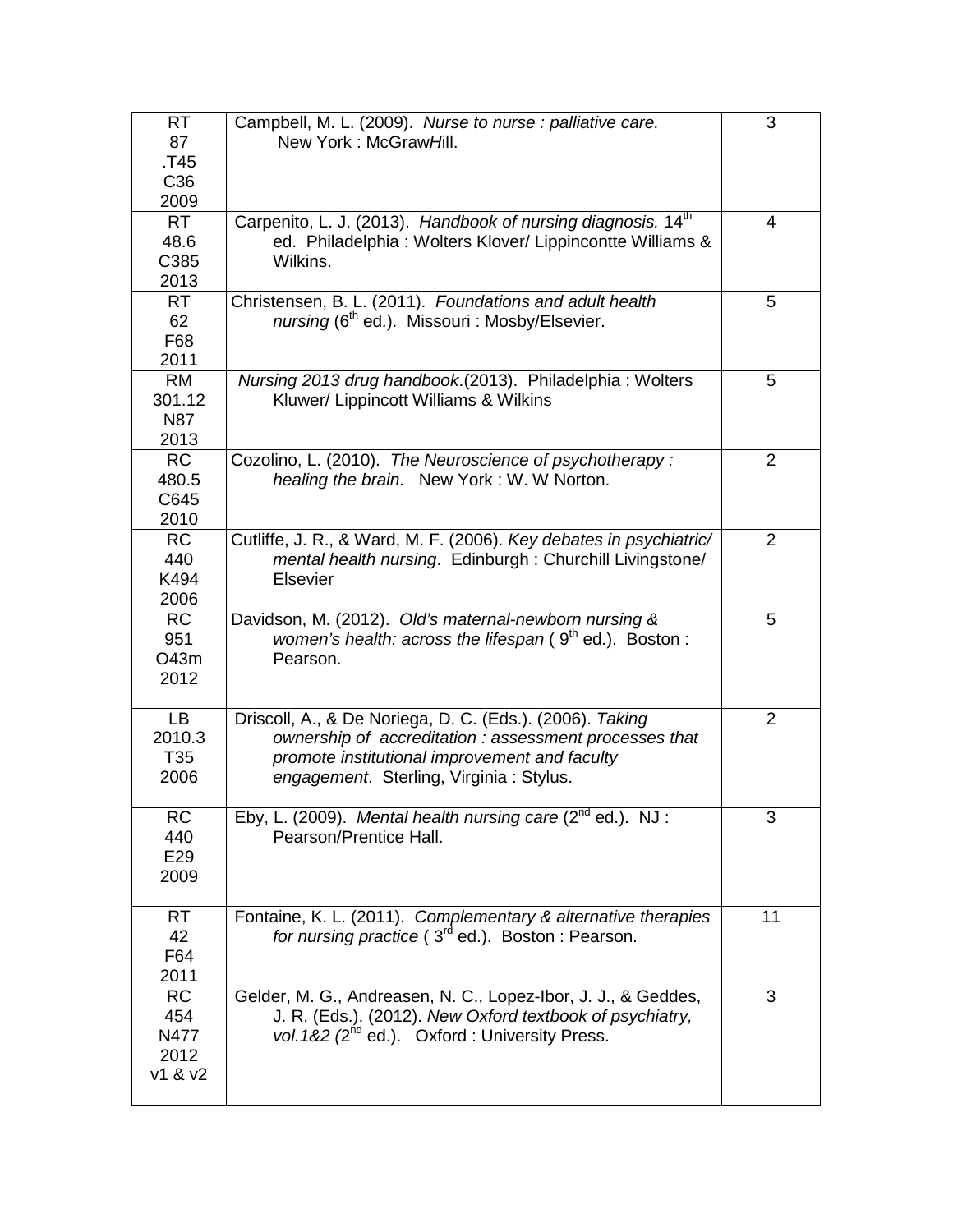| <b>RT</b><br>41<br><b>J56</b><br>2010       | Handbook for Brunner & Suddarth's textbook of medical-<br>surgical nursing (12 <sup>th</sup> ed.). (2010). Philadelphia: Wolters<br>Kluwer/Lippincott William & Wilkins.                                    | 25 |
|---------------------------------------------|-------------------------------------------------------------------------------------------------------------------------------------------------------------------------------------------------------------|----|
| <b>RC</b><br>675<br>H <sub>36</sub><br>2010 | Hazinski, M., Samso, R., Schexnayder, S., & Ashcraft, J.<br>(Eds.). (2010). 2010 Handbook of emergency<br>cardiovascular care for healthcare Providers. Dallas,<br><b>Texas: American Heart Association</b> | 5  |
| <b>RT</b><br>50.5<br>H43<br>2013            | Hebda, T. (2013). Handbook of informatics for nurses &<br>healthcare professionals (5 <sup>th</sup> ed.). Boston: Pearson.                                                                                  | 10 |
| <b>RC</b><br>440<br>M3545<br>2013           | Hogan, M. (Ed.). (2013). Mental health nursing: Pearson<br>nursing reviews & rationales (3 <sup>rd</sup> ed.). Boston: Pearson.                                                                             | 5  |
| <b>RC</b><br>569.5<br>.F3<br>F37<br>2011    | Humphreys, J., & Campbell, J. C. (2011). Family violence<br>and nursing practice (2 <sup>nd</sup> ed.). New York: Springer.                                                                                 | 5  |
| <b>RC</b><br>76<br>J37<br>2012              | Jarvis, C. (2012). Physical examination & health assessment<br>(6 <sup>th</sup> ed.). Missouri : Elsevier/Saunders                                                                                          | 25 |
| <b>BF</b><br>713<br>K336<br>2013            | Kail, R. V. (2013). Human development : a life-span view (6 <sup>th</sup><br>ed.). Australia : Wadsworth/Cengage Learning.                                                                                  | 5  |
| RG<br>951<br>O43<br>2012                    | Ladewig, P. (2012). Clinical handbook for old's maternal-<br>newborn nursing & women's health across the lifespan<br>$(9th$ ed.). Boston : Pearson.                                                         | 5  |
| <b>RG</b><br>951<br>M318<br>2012            | Lowdermilk, D. L., Perry, S. E., Cashion, K., & Alden, K. R.<br>(Eds.). (2012). Maternity & Women's health care (10 <sup>th</sup> ed.).<br>MO: Elsevier/Mosby                                               | 5  |
| RT.<br>87<br>.45<br>P37<br>2005             | Lugton, J., & McIntyre, R. (2005). Palliative care: the nursing<br>role. Edinburgh: Elsevier/Churchill Livingstone.                                                                                         | 2  |
| <b>RT</b><br>41<br>T398<br>2011             | Lynn, P. (2011). Taylor's clinical nursing skills : a nursing<br>Approach (3 <sup>rd</sup> ed.). Philadelphia: Wolters Kluwer/<br>Lippincott Williams & Wilkins.                                            | 5  |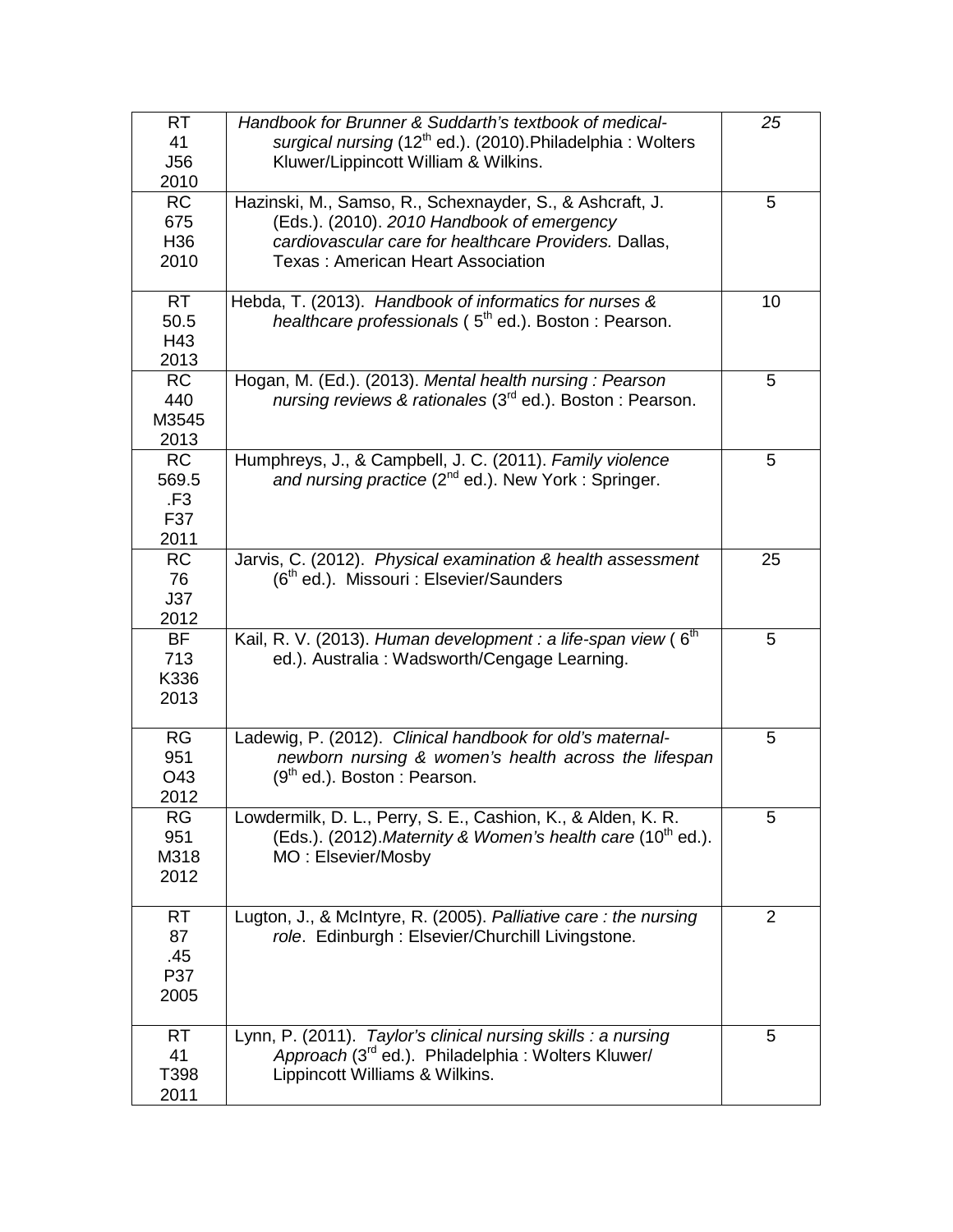| <b>RM</b><br>216<br>M285<br>2012       | Mahan, L. K. (2012). Krause's food & the nutrition care<br>process (13 <sup>th</sup> ed.) Missouri : Elsevier/Saunders.                                       | 5  |
|----------------------------------------|---------------------------------------------------------------------------------------------------------------------------------------------------------------|----|
| <b>RT</b><br>87<br>T45<br>P343<br>2010 | Matzo, M., & Sherman, D. W. (Eds.). (2010). Palliative care<br>nursing: quality care to the end of life. New York:<br>Springer                                | 5  |
| IM<br><b>RS</b><br>57<br>M435<br>2011  | MediQuik drug cards (18 <sup>th</sup> ed.). (2011). Philadelphia : Wolters<br>Kluwers/Lippincotts Williams & Wilkins                                          | 5  |
| <b>RC</b><br>457<br>O83<br>2004        | Michael, A. (Ed). (2004). OSCEs in psychiatry. Edinburgh:<br>Churchill Livingstone                                                                            | 2  |
| $\mathsf{R}$<br>727.4<br>P375<br>2012  | Muma, R. D. (2012). Patient education : a practical approach<br>(2 <sup>nd</sup> ed.). MA : Jones & Bartlett Learning.                                        | 20 |
| RG<br>951<br><b>M87s</b><br>2010       | Murray, S. S. (2010). Foundations of maternal-newborn and<br><i>women's health nursing</i> ( $5th$ ed.). Missouri :<br>Saunders/Elsevier                      | 25 |
| RG<br>951<br><b>M87s</b><br>2010       | Murray, S. S. (2010). Study guide for foundations of<br>maternal-newborn and women's health nursing (5 <sup>th</sup> ed.).<br>Missouri: Saunders/Elsevier     | 25 |
| Ref<br><b>RC</b><br>440<br>N44<br>2011 | NCLEX-RN psychiatric nursing made incredibly easy. (2011).<br>Philadelphia: Wolters Kluwer/ Lippincott Williams &<br><b>Wilkins</b>                           | 5  |
| <b>RT</b><br>98<br>.S9<br>2011         | Nies, M. A., & McEwen, M. (Eds.). (2011). Community/public<br>health nursing : promoting the health of population $(5th$<br>ed.). Missouri : Elsevier/Sauders | 25 |
| <b>RC</b><br>454<br>O97<br>2008        | Oyebode, F. (2008). SIMS' symptoms in the mind : an<br>introduction to descriptive psychopathology $(4th$ ed.).<br>Edinburgh: Sauders/Elsevier.               | 2  |
| <b>RC</b><br>951<br><b>W87</b><br>2010 | Perry, S. E., Hockenberry, M. J., Lowdermilk, D. L., & Wilson,<br>D. (Eds.). (2010). Maternal child nursing care $(4th$ ed.).<br>Missouri: Mosby/Elsevier.    | 5  |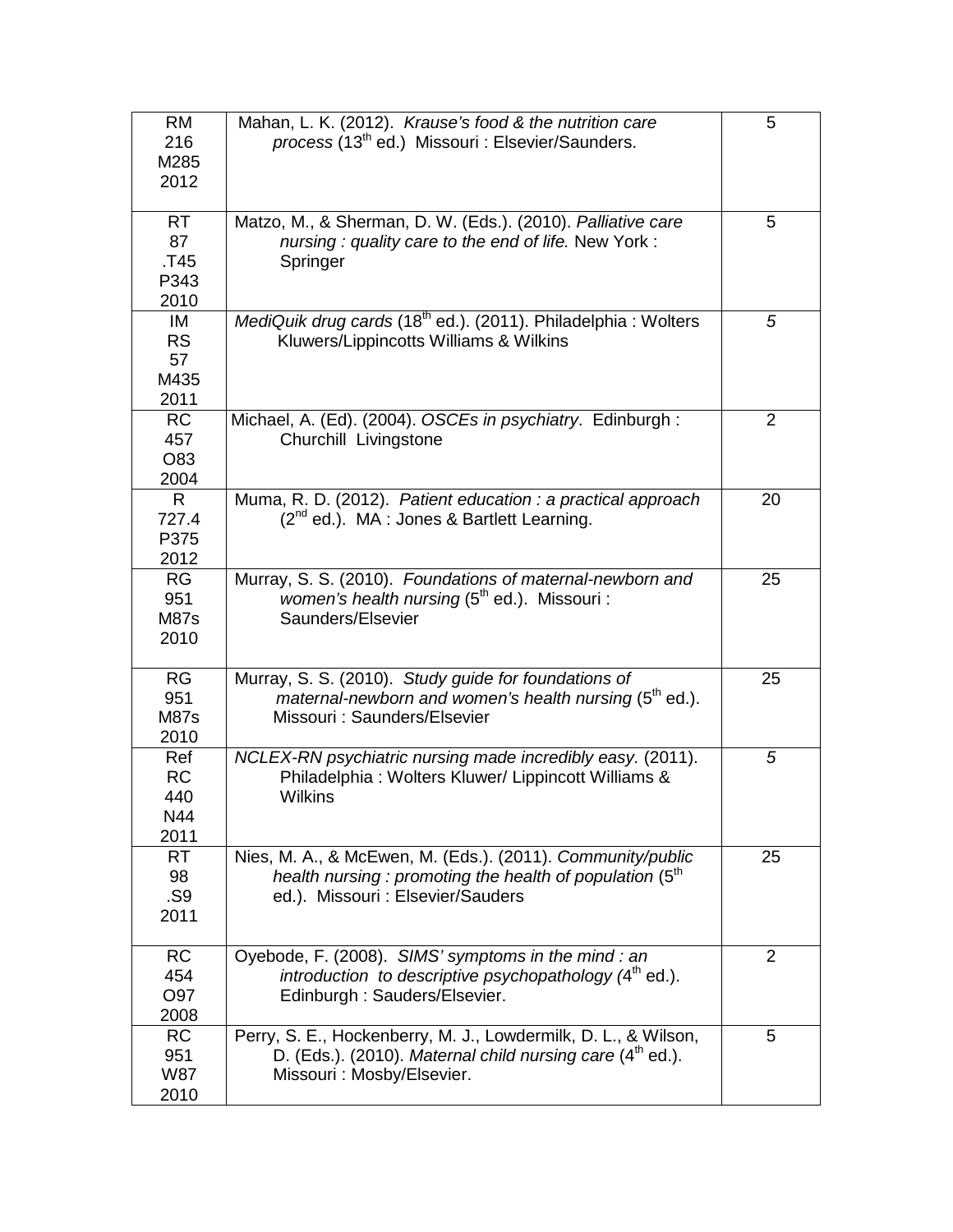| <b>RT</b><br>87<br>.T45<br>P342<br>2008 | Payne, S., Seymour, J. & Ingleton, C. (2008). Palliative care<br>nursing: principles and evidence for practice. England:<br>McGrawHill/Open University Press                               | 3              |
|-----------------------------------------|--------------------------------------------------------------------------------------------------------------------------------------------------------------------------------------------|----------------|
| <b>RT</b><br>51<br>P365<br>2010         | Perry, A. G. (2010). Clinical nursing skills & techniques (7 <sup>th</sup> )<br>ed.). Missouri : Mosby/Elsevier                                                                            | 5              |
| <b>RT</b><br>81.5<br>P64<br>2012        | Polit, D. F. (2012). Nursing research : generating and<br>assessing evidence for nursing practice (9 <sup>th</sup> ed.).<br>Philadelphia: Wolters Kluwers/Lippincott Williams &<br>Wilkins | 25             |
| <b>RC</b><br>456<br>O83<br>2005         | Rao, R. (Ed). (2005). OSCEs in psychiatry. London: Gaskell                                                                                                                                 | 2              |
| <b>RC</b><br>454<br>K35<br>2007         | Sadock, B. J. (2007). Kaplans & Sadock's synopsis of<br>psychiatry : behavioral sciences/clinical psychiatry (10 <sup>th</sup> )<br>ed.). Philadelphia: Wolters Kluwer.                    | 3              |
| <b>RM</b><br>216<br>S358<br>2011        | Schlenker, E. D. (2011). William's essentials of nutrition and<br>diet therapy (10 <sup>th</sup> ed.). Missouri: Elsevier / Mosby                                                          | 5              |
| <b>BF</b><br>698<br>S38<br>2013         | Schultz, D. P. (2013). Theories of personality (10 <sup>th</sup> ed.).<br>Australia: Wadsworth/Cengage Learning.                                                                           | $\overline{2}$ |
| <b>RC</b><br>675<br>A378<br>2011        | Sinz, E., & Navarro, K.(Eds.). (2011). Advanced cardiovascular<br>life support : provider manual. USA : American Heart<br>Association.                                                     | 5              |
| <b>RB</b><br>38.2<br><b>B78</b><br>2010 | Smeltzer, S. C. (Ed.). (2010). Brunner & Suddarth's handbook<br>of laboratory and diagnostic tests. Philadelphia: Wolters<br>Klower/ Lippincott Williams & Wilkins.                        | 5              |
| <b>RT</b><br>89<br>T357<br>2010         | Tappen, R. M., Whitehead, D. K., & Weiss, S. A. (2010).<br>Essentials of nursing leadership and management (5th<br>ed.). Philadelphia, PA: F. A. Davis.                                    | 3              |
| <b>RT</b><br>120<br>.15<br>C752<br>2010 | Urden, L. D. (2010). Critical care nursing: diagnosis and<br>Management (6 <sup>th</sup> ed.). Missouri : Mosby/Elsevier                                                                   | 5              |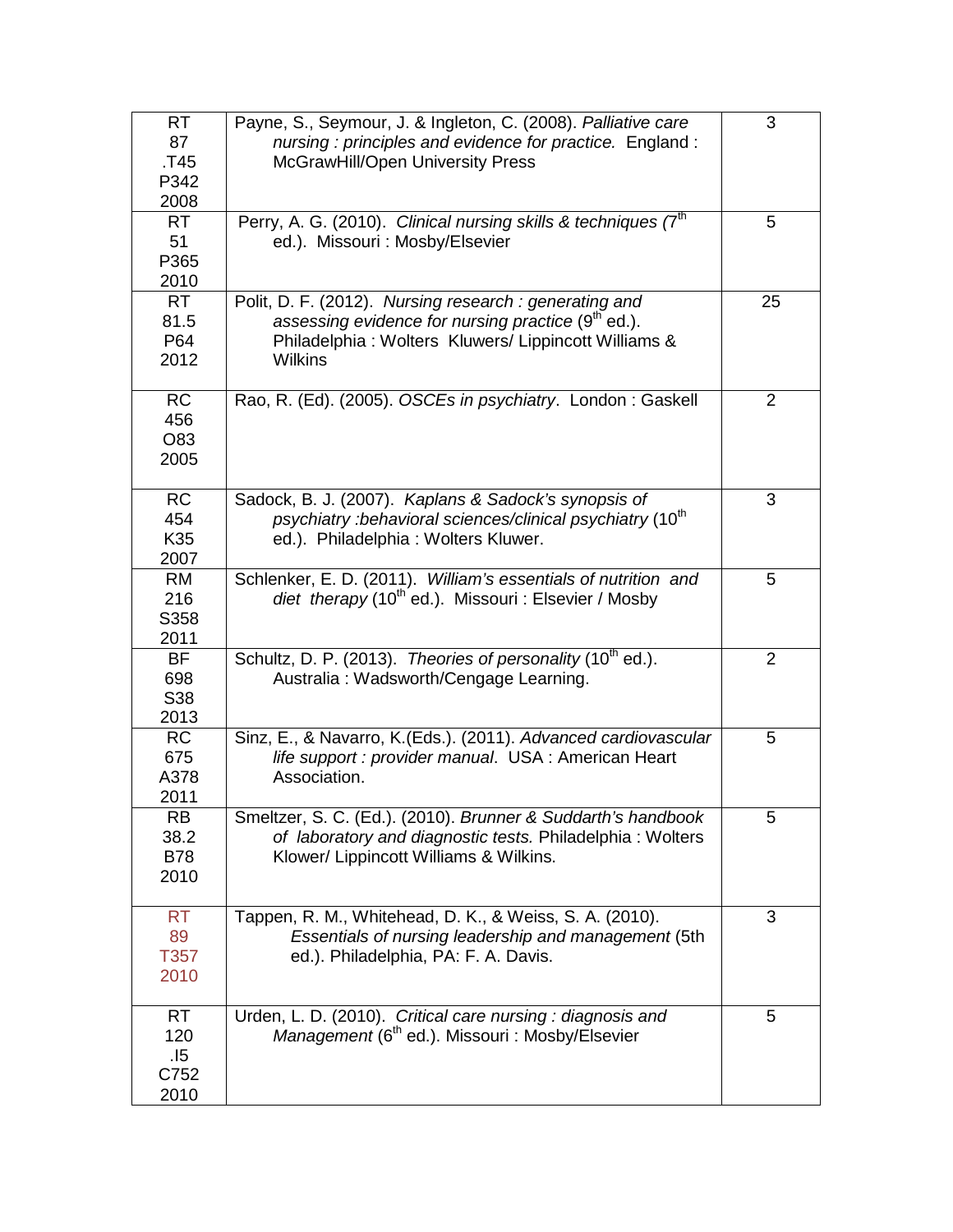| <b>RC</b><br>440<br>F <sub>58</sub><br>2010 | Varcarolis, E. M. (2010). Foundations of psychiatric mental<br>health nursing : a clinical approach ( $6th$ ed.). Missouri :<br>Saunders/Elsevier | 20 |
|---------------------------------------------|---------------------------------------------------------------------------------------------------------------------------------------------------|----|
| <b>RC</b>                                   | Varcarolis, E. M. (2011). Manual of psychiatric nursing care                                                                                      | 5  |
| 440                                         | planning: assessment guides, diagnoses, and                                                                                                       |    |
| V374                                        | psychopharmacology (4 <sup>th</sup> ed.). Missouri                                                                                                |    |
| 2011                                        | Saunders/Elsevier                                                                                                                                 |    |
| <b>RJ</b>                                   | Virani, A., Bezchlibnyk-Butler, K. Z., Jeffries, J. J., &                                                                                         | 5  |
| 504.7<br>C <sub>555</sub>                   | Procyshyn, R. M. (Eds). (2012). Clinical handbook of<br>psychotropic drugs (19 <sup>th</sup> rev. ed.). [Canada] : Hogrefe.                       |    |
| 2012                                        |                                                                                                                                                   |    |
| <b>RC</b>                                   |                                                                                                                                                   | 25 |
| 480.8                                       | Wachtel, P. (2011). Therapeutic communication : knowing<br>what to say when $(2^{nd}$ ed.). New York: Guilford.                                   |    |
| W33                                         |                                                                                                                                                   |    |
| 2011                                        |                                                                                                                                                   |    |
| <b>LB</b>                                   | Walwood, B. E. (2010). Assessment clear and simple : a                                                                                            | 3  |
| 2822.75                                     | practical guide for institutions, departments, and general                                                                                        |    |
| W35                                         | education $(2^{nd}$ ed.). San Francisco, CA : Jossey-Bass                                                                                         |    |
| 2010                                        |                                                                                                                                                   |    |
|                                             |                                                                                                                                                   |    |
| <b>RC</b>                                   | Wang, W. W. (2010). Comprehensive psychiatry review.                                                                                              | 3  |
| 457.2                                       | Cambridge: University Press.                                                                                                                      |    |
| W36                                         |                                                                                                                                                   |    |
| 2010                                        |                                                                                                                                                   |    |
| P                                           | Young, K. S. (2012). Oral communication : skills, choices,                                                                                        | 3  |
| 95                                          | and consequences (3rd ed.). Illinois: Waveland.                                                                                                   |    |
| Y68                                         |                                                                                                                                                   |    |
| 2012                                        |                                                                                                                                                   |    |
|                                             |                                                                                                                                                   |    |